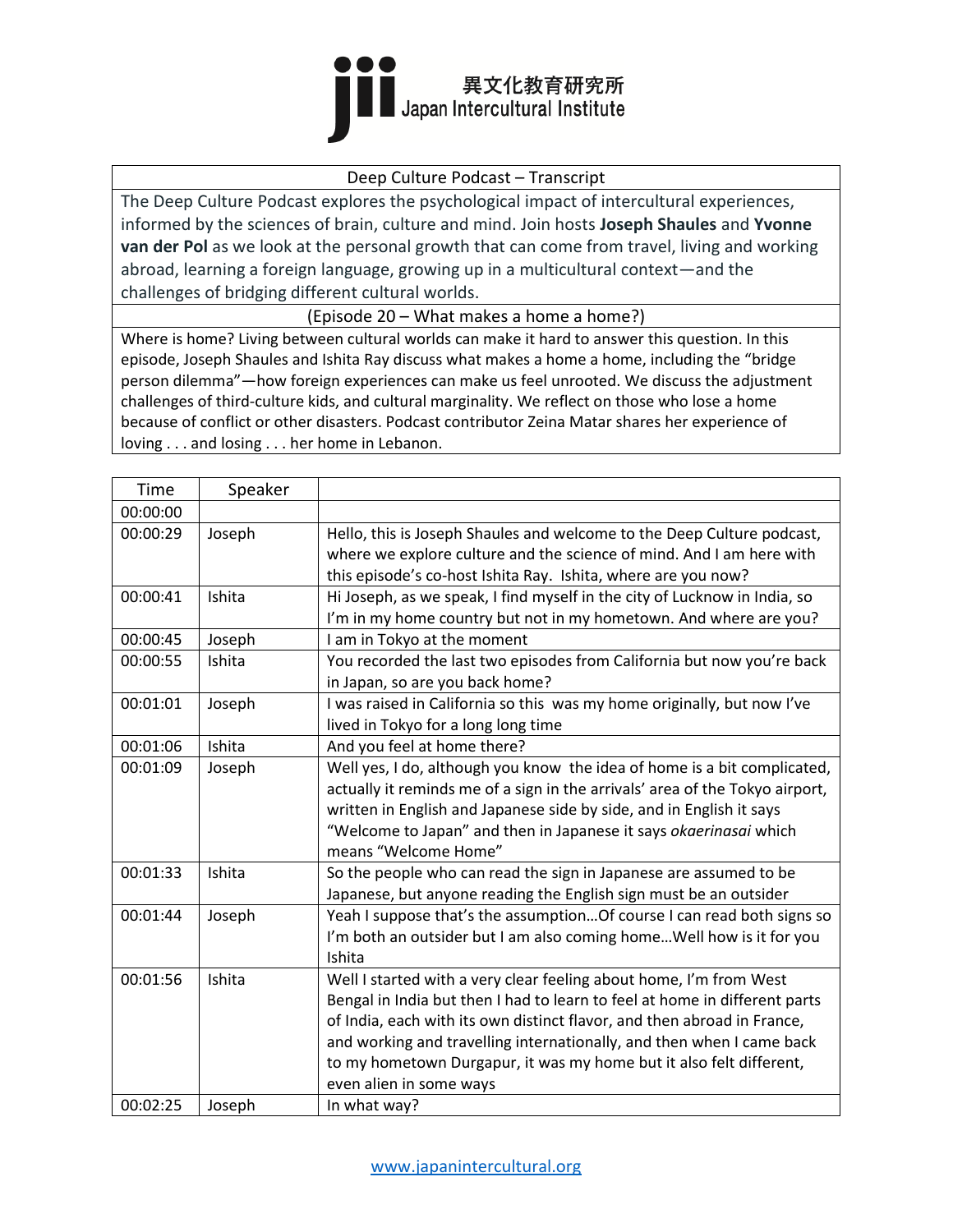

| 00:02:25 | Ishita | Well for example I learned to feel at home having coffee sold with a        |
|----------|--------|-----------------------------------------------------------------------------|
|          |        | piece of chocolate on a sidewalk café in Paris, but then back in India I    |
|          |        | was having tea from a clay cup at a roadside stand. My Indian self, well    |
|          |        | my Bengali self felt faraway from the me in France                          |
| 00:02:47 | Joseph | You know I think that's something that a lot of cultural bridge people      |
|          |        | struggle with, this question of home  as you leave home or you find a       |
|          |        | new home, or you miss home, or you have to learn to feel at home in         |
|          |        | different places                                                            |
| 00:03:02 | Ishita | I think that's an important pointthe feeling of being at home. In the       |
|          |        | end home is not simply a place, it is a feeling, and for cultural bridge    |
|          |        | people, it can be a complicated feeling                                     |
| 00:03:17 | Joseph | So in this episode let's dig into this complication with just a basic       |
|          |        | question of what makes a home a home                                        |
| 00:03:28 | Ishita | We will hear from podcast contributor Zeina Matar about her                 |
|          |        | experience of losing a home due to war, and how she's created new           |
|          |        | homes for herself                                                           |
| 00:03:38 | Joseph | And we'll look at what some theory and research can teach us about          |
|          |        | this human need for home                                                    |
| 00:03:45 | Ishita | Which brings us to                                                          |
|          |        | Part 1: The Bridge Person Dilemma                                           |
| 00:03:55 | Joseph | Right, so home is not just a place, it is a way of talking about our origin |
|          |        | as sense of who we are, where we feel that we belong, and this brings       |
|          |        | us to the Bridge Person Dilemma. There is this fundamental dilemma for      |
|          |        | people who move between different cultural worlds, we can lose our          |
|          |        | sense of home or even our sense of who we are                               |
| 00:04:18 | Ishita | I know this is something that people who grew up moving between             |
|          |        | different places often experience. Perhaps, especially what are             |
|          |        | sometimes called Third Culture Kids, or TCKs . So imagine for example       |
|          |        | someone whose parents are American, but whose work involves moving          |
|          |        | from one country to another.                                                |
| 00:04:42 | Joseph | So although the children's passport may be American, they may spend         |
|          |        | three years in Saudi Arabia, and then two years in Singapore, five years    |
|          |        | in Kenya, and so that child is constantly forming new attachments, and      |
|          |        | yet having to leave others behind.                                          |
| 00:04:59 | Ishita | And this gives rise to the bridge person's dilemma as we experience a       |
|          |        | new place we get this growing sense of familiarity, of "at-homeness"        |
| 00:05:10 | Joseph | Yes but as we create new connections it can also create a feeling of        |
|          |        | separation from where we were before. I teach a lot of international        |
|          |        | students and a lot of third culture kids, they live in different countries, |
|          |        | they switch between different languages I remember one of them              |
|          |        | describing herself as a chameleon, just blending in wherever she goes       |
| 00:05:31 | Ishita | That sounds kind of cool I guess, very international                        |
| 00:05:36 | Joseph | Yes but you know psychologically it can be very tough, all this change      |
|          |        | and adaptation, and it is hard to answer this question, where is home       |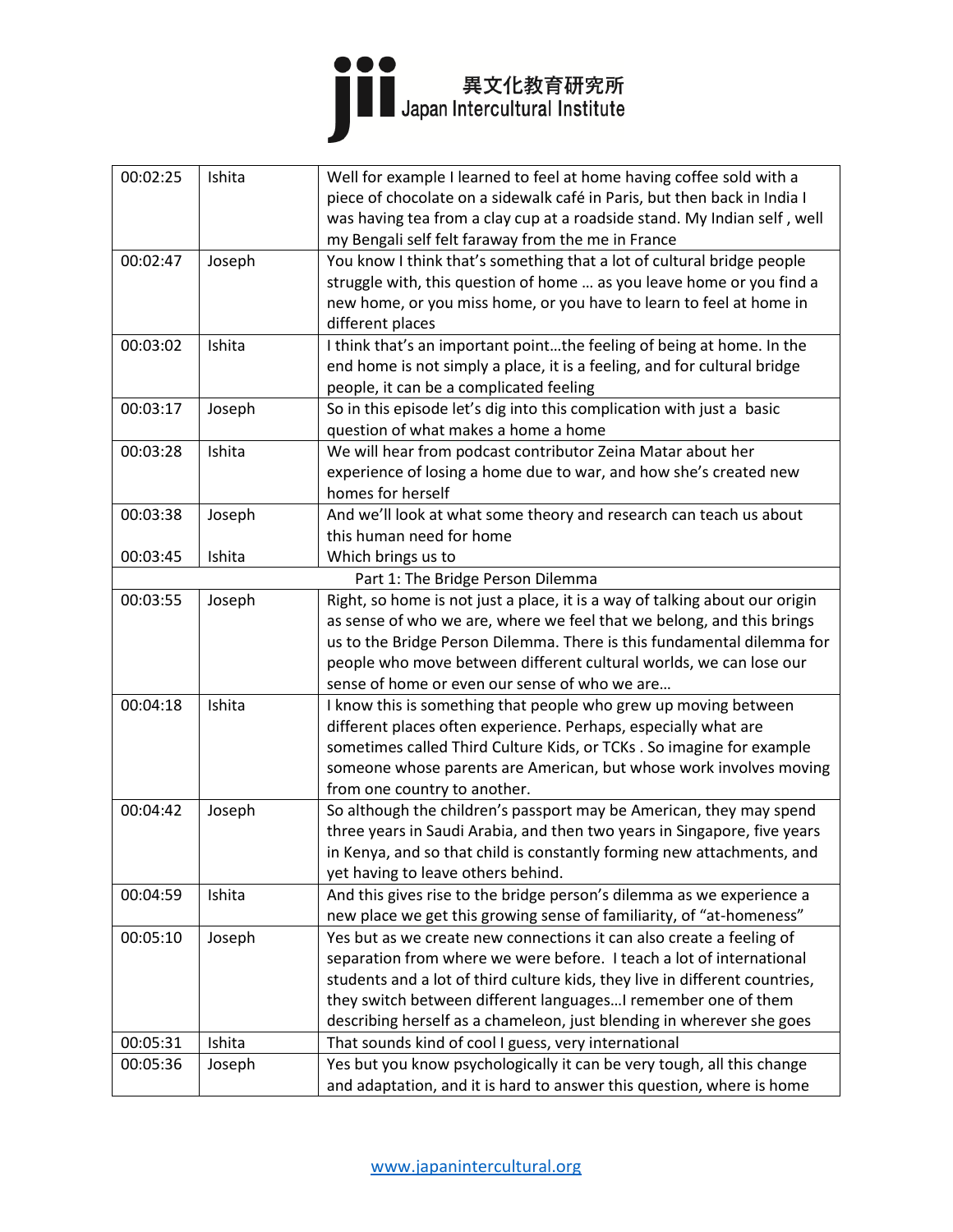| 00:05:45 | Ishita | And there is research about the psychological challenges of being a third   |
|----------|--------|-----------------------------------------------------------------------------|
|          |        | culture kid. One article for example describes them as lacking              |
|          |        | emplacement in which to root their identity                                 |
| 00:05:58 | Joseph | And so in other words, they don't have a single place that feels            |
|          |        | connected to their sense of self, no single place that they feel that they  |
|          |        | really belong. And that can lead to adjustment challenges, so for           |
|          |        | example I found a blogpost talking about this "born into one culture,       |
|          |        | raised among others, her identity is most closely aligned with others       |
|          |        | raised like her, moving internationally . She's not "from" anywhere,        |
|          |        | although she was born "here", for her this country is another foreign       |
|          |        | assignment. Feeling out of place is only the tip of the iceberg. She is     |
|          |        | struggling through yet another adaptation, another culture shock,           |
|          |        | another free fall."                                                         |
| 00:06:55 | Ishita | This article goes on to say that third culture kids feel at home with other |
|          |        | third culture kids. Their home is not a place, it's the people who have     |
|          |        | shared their experience                                                     |
| 00:07:07 | Joseph | Unfortunately that can also make it difficult to feel settled, find a place |
|          |        | to feel attached to, a place to call home                                   |
| 00:07:16 | Ishita | It speaks to a very powerful human urge to feel connected, to feel          |
|          |        | secure in the place that we are and the people that we are close to         |
| 00:07:26 | Joseph | And there is another important point, when you and I left home and          |
|          |        | went off to see the world it was by our own choice  and I think it is       |
|          |        | very different when you don't have a choice                                 |
| 00:07:37 | Ishita | True, third culture kids for example didn't ask to move around, they        |
|          |        | simply had to change schools, make new friends, live in new houses,         |
|          |        | and that lack of choice means that they may protect themselves              |
|          |        | psychologically by avoiding attachment to any place. They end up            |
|          |        | feeling that nowhere is home                                                |
| 00:08:00 | Joseph | Well this issue of third culture kids is really deep, we could do a whole   |
|          |        | episode on this.                                                            |
| 00:8:04  | Ishita | I agree but for this episode we need to talk about another group of         |
|          |        | people that also face huge psychological challenges. People who didn't      |
|          |        | chose to leave home, but were forced to leave                               |
| 00:8:18  | Joseph | Recently we've seen millions of people have been forced from their          |
|          |        | homes in Ukraine due to the war there, and again there are many many        |
|          |        | other people who have to leave their homes for other reasons like           |
|          |        | natural disasters or violence, or just a lack of economic opportunity       |
| 00:8:34  | Ishita | And the numbers are enormous. The United Nations High Commission            |
|          |        | for Refugees estimates that there are more than eighty million displaced    |
|          |        | people in the world, with more than thirty million displaced                |
|          |        | internationally. This is a much bigger topic than we can cover here but     |
|          |        | there is someone on the podcast team who can share her experience of        |
|          |        | both losing a home because of war, and talk about how to go about           |
|          |        | creating a new sense of home                                                |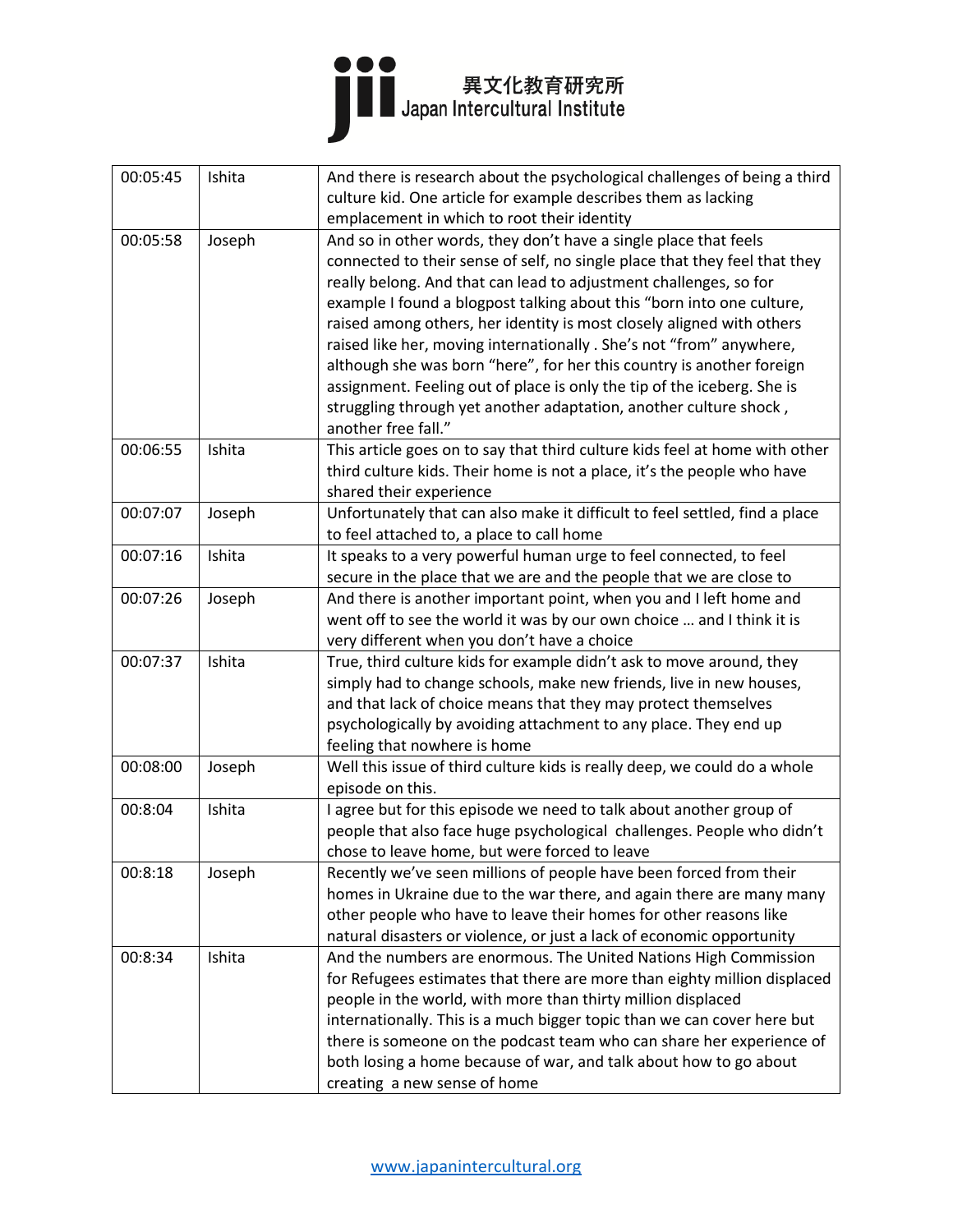

| 00:9:04  | Joseph | So we've asked Zeina Matar from our podcast team to share her              |
|----------|--------|----------------------------------------------------------------------------|
|          |        | experiences with us and maybe she can help us understand what we           |
|          |        | need to do to find a home when we've lost one                              |
| 00:9:17  | Ishita | And that brings us to Part Two: Home, Loss and Love                        |
|          |        |                                                                            |
|          |        | Part 2: Home, Loss and Love                                                |
| 00:9:20  | Zeina  | I was born in Beirut, in Lebanon, in 1958 and I had a very very nice       |
|          |        | childhood, loving family, beautiful surroundings, and the thing, to come   |
|          |        | immediately to what I call home, it is in fact a place in my head, that is |
|          |        | still in my head, and it is the house where we used to go every summer     |
|          |        | in the mountains for three months. And for me this was the                 |
|          |        | personification of what home is, and this came to a very abrupt end in     |
|          |        | 1975 when the so-called civil war broke out in Lebanon and we were not     |
|          |        | able to go back to this house. Beirut was divided in two parts, and so we  |
|          |        | were on one part and our Beirut home was on the other side so you          |
|          |        | couldn't come back to your home because of sniping and so on so forth.     |
|          |        | I remember lying in bed a whole day being sick, and my mother coming       |
|          |        | to me and telling me "it is because we gave up the house", and I said      |
|          |        | yes.                                                                       |
| 00:10:55 | Joseph | You know, we sometimes talk about being homesick when we're away           |
|          |        | and when we miss our home, but in this case Zeina was quite literally      |
|          |        | sick from losing her home                                                  |
| 00:11:08 | Ishita | Zeina goes on to say that she originally wanted to study in France, but    |
|          |        | just didn't feel ready to leave home                                       |
| 00:11:17 | Zeina  | So after this I could not pass my Baccalaureate because of the war         |
|          |        | basically, so I went to France, I wanted to study Art History, I passed an |
|          |        | exam and I could have been taken as a student there, and my father         |
|          |        | happened to be in London on business and very spontaneously I called       |
|          |        | him and I said come and pick me up, I want to go back. We went back to     |
|          |        | Beirut, had again to go through that divided city, and I registered at     |
|          |        | AUB, the American University of Beirut, and started my course of           |
|          |        | studies there, and studied Islamic Art and Archaeology, and during that    |
|          |        | time I used to go and do some archaeological digs in Syria. It was during  |
|          |        | one of those digs that I met an American professor from New York           |
|          |        | University, and he had a group of students, and they were touring the      |
|          |        | Middle East, and we had a conversation, and he said would you like to      |
|          |        | come and do a Ph.D at New York University . I kind of thought why not?     |
|          |        | And I did go to NYU on an assistantship and I loved it. I mean it was a    |
|          |        | great experience, and I felt home also, because I was sent to an Italian   |
|          |        | Kindergarten, I was sent to a French school, and then to the American      |
|          |        | University so I knew the system, I knew how things worked out, and I       |
|          |        | think this is one of the main things if you want to call a place home and  |
|          |        | feel at home in it, you need to be able to navigate the system.            |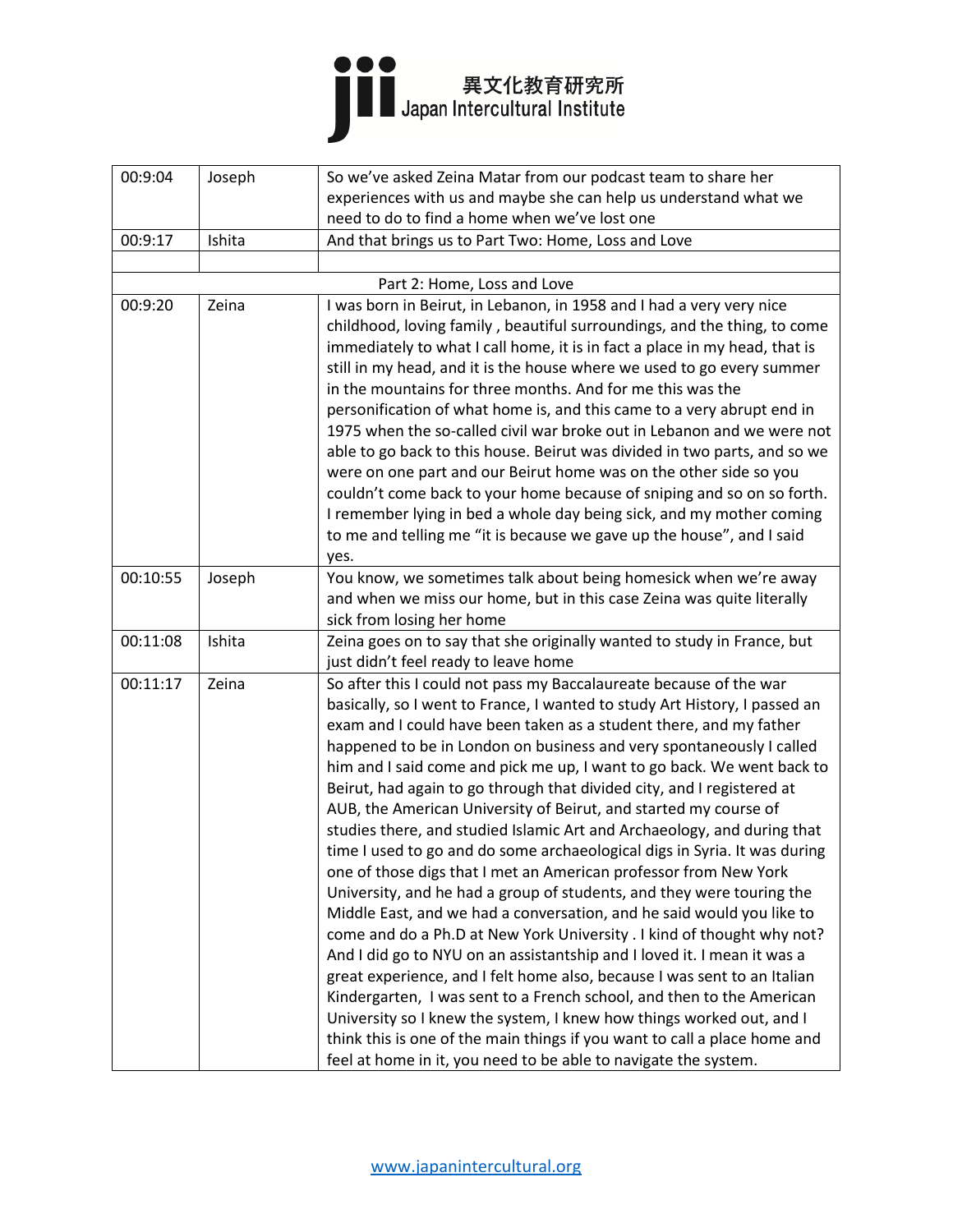| 00:13:02 | Ishita | I like what she says about being able to navigate the system. When we<br>were doing the brainstorming with the podcast team for this episode,                                                                                                                                                                                                                                                                                                                                                                                                                                                                                                                                                                                                                                                                                                                                                                                                                                                                                                                                                                                                                                                                                                                                             |
|----------|--------|-------------------------------------------------------------------------------------------------------------------------------------------------------------------------------------------------------------------------------------------------------------------------------------------------------------------------------------------------------------------------------------------------------------------------------------------------------------------------------------------------------------------------------------------------------------------------------------------------------------------------------------------------------------------------------------------------------------------------------------------------------------------------------------------------------------------------------------------------------------------------------------------------------------------------------------------------------------------------------------------------------------------------------------------------------------------------------------------------------------------------------------------------------------------------------------------------------------------------------------------------------------------------------------------|
|          |        | Daniel described this feeling as being able to find things in the dark.                                                                                                                                                                                                                                                                                                                                                                                                                                                                                                                                                                                                                                                                                                                                                                                                                                                                                                                                                                                                                                                                                                                                                                                                                   |
| 00:13:19 | Joseph | Zeina had found a new home but at the same time it was getting harder                                                                                                                                                                                                                                                                                                                                                                                                                                                                                                                                                                                                                                                                                                                                                                                                                                                                                                                                                                                                                                                                                                                                                                                                                     |
|          |        | for her to return to her home in Lebanon.                                                                                                                                                                                                                                                                                                                                                                                                                                                                                                                                                                                                                                                                                                                                                                                                                                                                                                                                                                                                                                                                                                                                                                                                                                                 |
| 00:13:29 | Zeina  | And in the meantime things were also getting worse in Lebanon, then<br>there was 1982, I went in summer, and there was the siege of Beirut, we<br>were in Beirut, and it was this feeling of guilt going back. And my<br>parents had said from the beginning no matter what happens we are<br>not going anywhere. I mean they sent us away, my brother and me, but<br>they said no way, and my father died in Lebanon. He never wanted to<br>leave. So it was with a lot of guilt feeling that I went back to New York, I<br>was torn, because you feel you are going further and further and further<br>from what was your home.                                                                                                                                                                                                                                                                                                                                                                                                                                                                                                                                                                                                                                                         |
| 00:14:21 | Zeina  | The main thing that I need to call it home is who are the people who are<br>in my life, so my family was always very very important to me, and I<br>knew that no matter how much in shambles Lebanon was, I would be<br>able to go back to my parents anytime. So family is part of what I call<br>home, no matter the geographical distance. This is unimportant, and I<br>had been in the meantime also in Germany to do some research on my<br>dissertation, and in that time the professor who was there told me do<br>you want to come back on a position here so I said to him sure I come<br>back and this is what happened, and I stayed and I met my present<br>husband and had a family so is Germany my home now, yes, sure it is<br>my home, but I do not think of Germany as being my home for ever for<br>example, I don't think of these things, I don't think of building a big<br>house where I would sit for the rest of my life, no this is very very alien<br>to me, and I think it did come through this experience of war. It hurts<br>you so deeply that something happens, I don't know in your mind, or<br>or subconsciously or whatever that you say I will not get attached<br>anymore to somewhere or something or in such a way that I will be hurt<br>again |
| 00:16:15 | Zeina  | Sometimes I find myself very, looking at things in a very cold manner,<br>but I guess it is also part of surviving things, of wanting to, you know, to<br>go on. I have a very, very close friend from that time, and we always say<br>that was the best time of our life basically, being in these mountains and<br>living these years like this, so there is a hole, but life continues and it can<br>be good. I am happy with my life. I wanted my children not to be torn<br>between cultures. I knew they're going to live in Germany, there's no<br>way that we will go to Lebanon to live, so I brought them what I could<br>bring them from the culture, we used to go every summer and spend<br>time with my brother's family at the beach with my parents, the<br>relationships are very strong and they are there, but the physical<br>Lebanon, I did not want them to experience this too much. And this is<br>my problem, it is not their problem, I don't want them to be in the midst                                                                                                                                                                                                                                                                                      |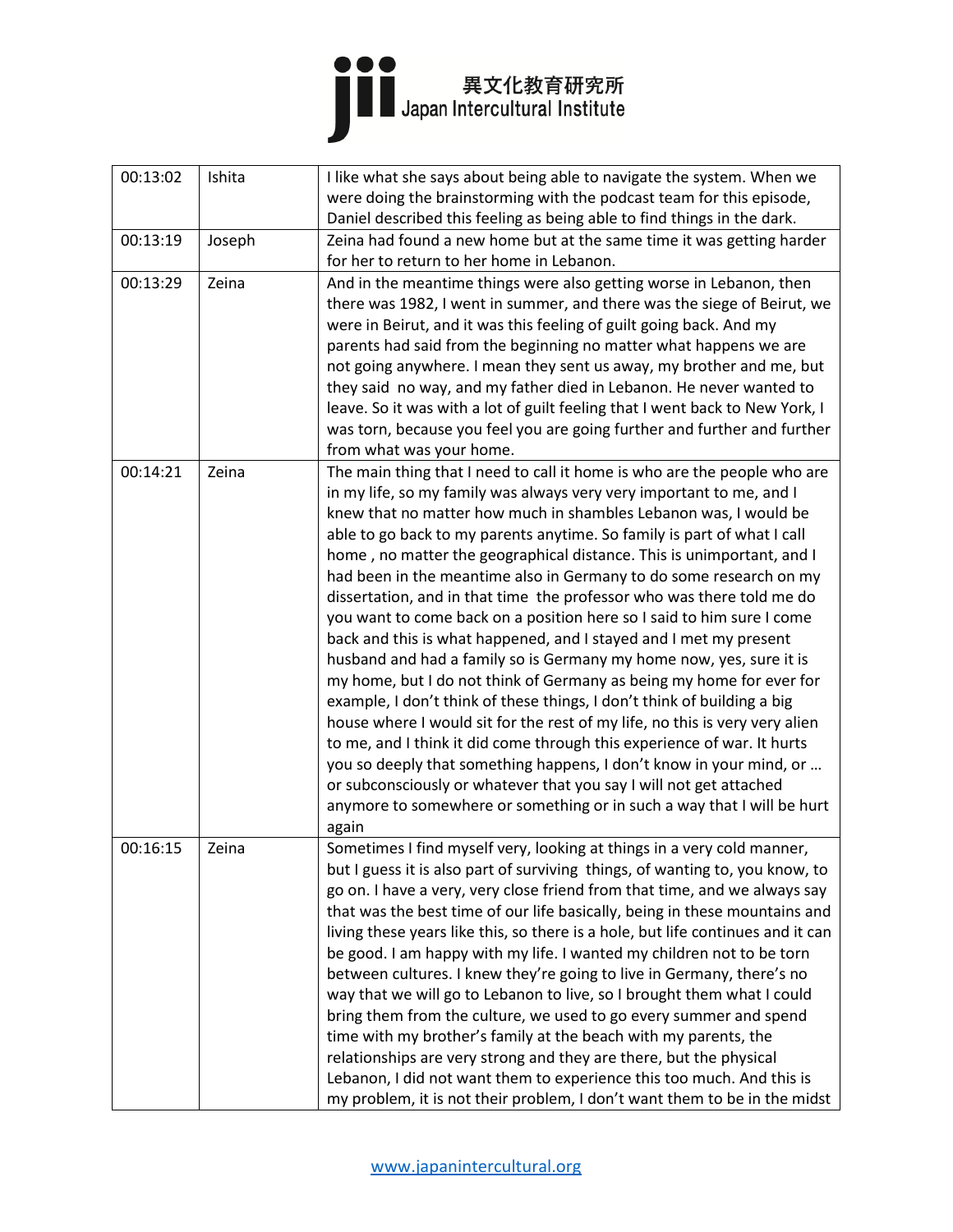|          |        | of it. I feel that I can deal with it because I know it but they don't know it |
|----------|--------|--------------------------------------------------------------------------------|
|          |        | enough, and I don't want to be responsible for them.                           |
|          |        | I think you are always a little bit edgy, our children are not edgy, my        |
|          |        | husband is not edgy, they are here, they are comfortable. I am always a        |
|          |        | little bit edgy, I know where my papers are if I want to, if I have to leave   |
|          |        | quickly, so this uncertainty, this being always a little jumpy also gives      |
|          |        |                                                                                |
|          |        | you strength because what is the alternative to doing this                     |
| 00:18:14 | Zeina  | I believe, honestly, strongly, that every person can find the strength to      |
|          |        | get over challenges, but maybe my challenges were not as great as              |
|          |        | other people, you know I did not lose anybody in the war, once my              |
|          |        | brother almost got killed, yes, and the thing that marked me a lot was         |
|          |        | more looking at my mother sitting on a chair and having only tears going       |
|          |        | down and saying my son my son my son and when he appeared, you                 |
|          |        | know these are things that really are very strong in my memory when I          |
|          |        | bring them up again, I was lucky so I cannot say every person who left or      |
|          |        | has been forced to leave or can react like this                                |
|          |        | I feel a deep deep deep deep sadness, this is anger but my anger has           |
|          |        | accompanied me all my life because of this corrupt elite, and when I sit       |
|          |        | on my mother's terrace and I look at Beirut I feel it is such a beautiful      |
|          |        | country with so many resources  and destruction, so very again, very           |
|          |        |                                                                                |
|          |        | ambiguous feelings, I have strong feelings, very strong, yes, I wish I         |
|          |        | could be indifferent in certain things, it would make things easierI've        |
|          |        | given up wanting to resolve anything actually, maybe sometimes it is           |
|          |        | better to let go than trying trying trying to resolve, just let go, and        |
|          |        | simply accept the fact that it is like this, and then how do I go on with      |
|          |        | my life, to make it a good life.                                               |
| 00:20:14 | Ishita | When I first heard her story, I was struck by just how deep her love of        |
|          |        | home is, her love for Lebanon, her love for her family                         |
| 00:20:24 | Joseph | And it really touches upon something that is so human, our capacity or         |
|          |        | our need to feel connected to the things that we know and love                 |
| 00:20:36 | Ishita | And this need is something that Brain and Mind science can teach us            |
|          |        | something about, which brings us to Part Three: Conrad and his Geese?          |
|          |        | Part 3 Conrad and his Geese                                                    |
| 00:20:52 | Ishita | So Joseph, we've heard this moving account of Zeina's. It makes me             |
|          |        | wonder what research or theory can possibly teach us                           |
| 00:21:02 | Joseph | Well nothing as moving as Zeina's story but we can learn that other            |
|          |        | people face similar experiences and sometime learning some                     |
|          |        | terminology or some theory can really help us make sense of our own            |
|          |        | experiences                                                                    |
| 00:21:17 | Ishita | The term that comes to mind for me is marginality. As I recall Janet and       |
|          |        | Milton Bennett wrote about feelings of marginality as a side effect of         |
|          |        | increased intercultural sensitivity, basically as we learn to navigate in      |
|          |        | different cultural worlds we start to feel we don't quite belong, we are       |
|          |        | on the edge, on the margin                                                     |
|          |        |                                                                                |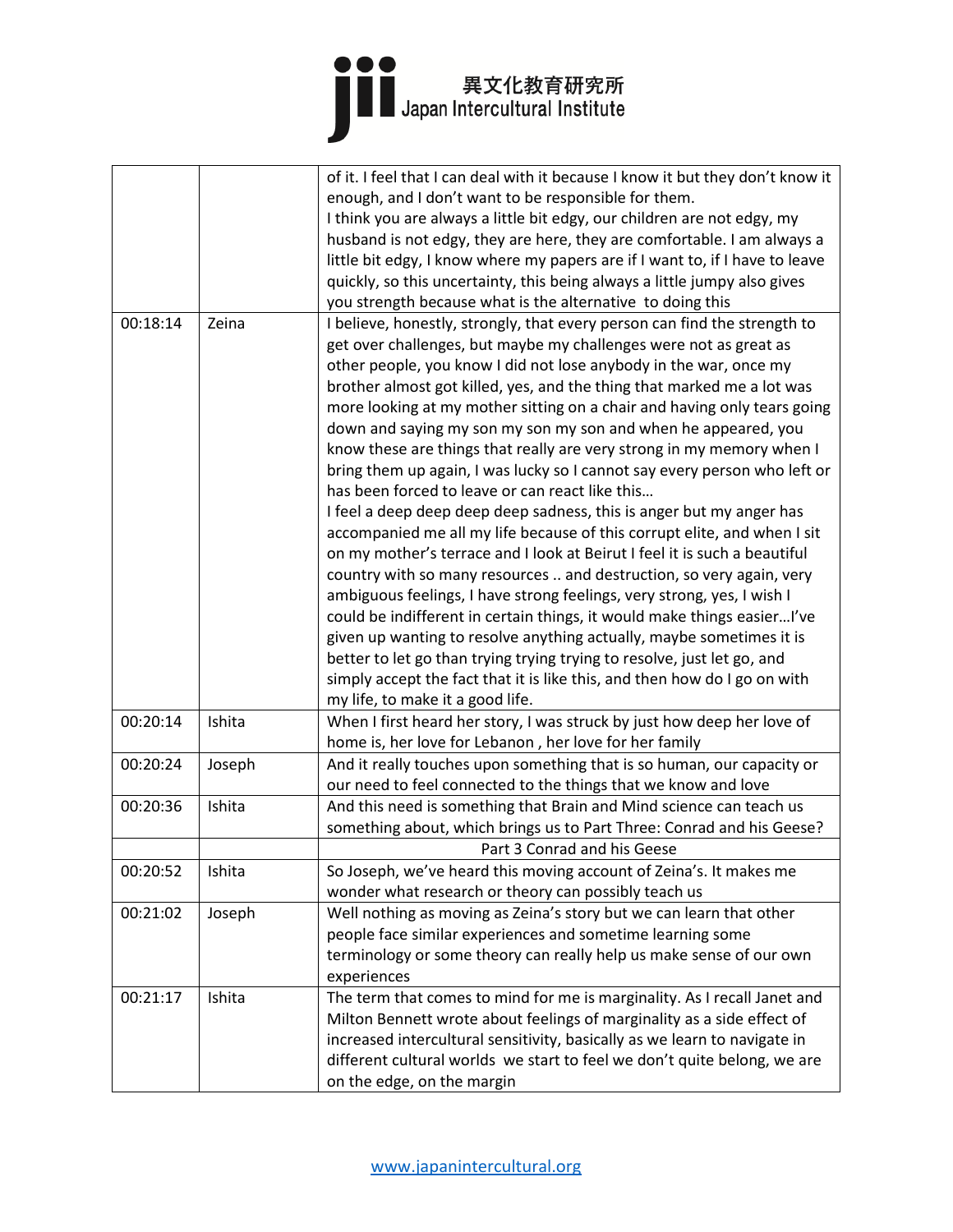| 00:21:042 | Joseph | And of course the word marginal can sound negative but Milton Bennett<br>is talking about marginality as a kind of possible positive outcome as |
|-----------|--------|-------------------------------------------------------------------------------------------------------------------------------------------------|
|           |        | well                                                                                                                                            |
| 00:21:53  | Ishita | Yes, he's talking about the ways in which participating in different                                                                            |
|           |        | communities allows us to shift between different ways of perceiving the                                                                         |
|           |        | world, changing our cultural glasses as it were, so marginality develops                                                                        |
|           |        | as part of our ability to look at a given situation from different cultural                                                                     |
|           |        | perspectives, we can feel like we don't really belong because we always                                                                         |
|           |        | have these other competing points of view                                                                                                       |
| 00:22:23  | Joseph | Yeah and I think this happens to third culture kids, you know if you                                                                            |
|           |        | move from country to country you learn to see things from different                                                                             |
|           |        | perspectives but that also means that your way of looking at things will                                                                        |
|           |        | always be somehow different from the local perspective                                                                                          |
| 00:22:38  | Ishita | And that isn't necessarily a bad thing . In fact the term constructive                                                                          |
|           |        | marginality is sometimes used to look at marginality in a positive way. In                                                                      |
|           |        | fact, the act of adapting and seeing things in different ways feels<br>positive, sometimes even like a superpower                               |
| 00:22:59  | Joseph | I like that, a superpower because you see things that other people                                                                              |
|           |        | don't see. Well Milton Bennett puts it in kind of dramatic terms by                                                                             |
|           |        | saying: Constructive marginality is the experience of oneself as a                                                                              |
|           |        | constant creator of one's reality.                                                                                                              |
| 00:23:30  | Ishita | As we navigate through different cultural worlds, we are in effect                                                                              |
|           |        | constructing our own reality using these different perspectives. That is                                                                        |
|           |        | deep. But of course not everyone experiences this in that way some                                                                              |
|           |        | people may feel inauthentic or lack of sincerity                                                                                                |
| 00:23:53  | Joseph | And Janet Bennett uses the term encapsulated marginality to refer to                                                                            |
|           |        | that feeling of being stuck between different cultural worlds, kind of                                                                          |
|           |        | trapped between them rather than integrating them into a larger whole.                                                                          |
| 00:24:06  | Ishita | You know I am fascinated by this terminology, but terms like                                                                                    |
|           |        | encapsulated marginality and constructed marginality seem rather                                                                                |
|           |        | abstract to me. When I hear Zeina's story it strikes me that her attempts                                                                       |
|           |        | to find a home are deeply emotional.                                                                                                            |
| 00:24:26  | Joseph | Humans are not just kind of perceiving machines analyzing different                                                                             |
|           |        | cultural worlds, the ways that we experience our identity or our home                                                                           |
|           |        | is not just in our mind it is in our body                                                                                                       |
| 00:24:38  | Ishita | You know what is funny, when I think about how attached we can be to                                                                            |
|           |        | home, it reminds me of the famous experiment where geese were                                                                                   |
|           |        | following the researcher around like he was their mother                                                                                        |
| 00:24:50  | Joseph | Oh yes Konrad Lorenz, he showed that baby geese when they're first                                                                              |
|           |        | hatched will start following the first moving object they see and they                                                                          |
|           |        | will continue to do so throughout their lives even if that first moving                                                                         |
|           | Ishita | object is a goat or a researcher or a juju trainer or whatever                                                                                  |
| 00:25:10  |        | It makes sense because in the wild the first moving object they're likely                                                                       |
|           |        | to see will be their mother which is why we see ducks and geese with<br>the string of babies strung along behind                                |
|           |        |                                                                                                                                                 |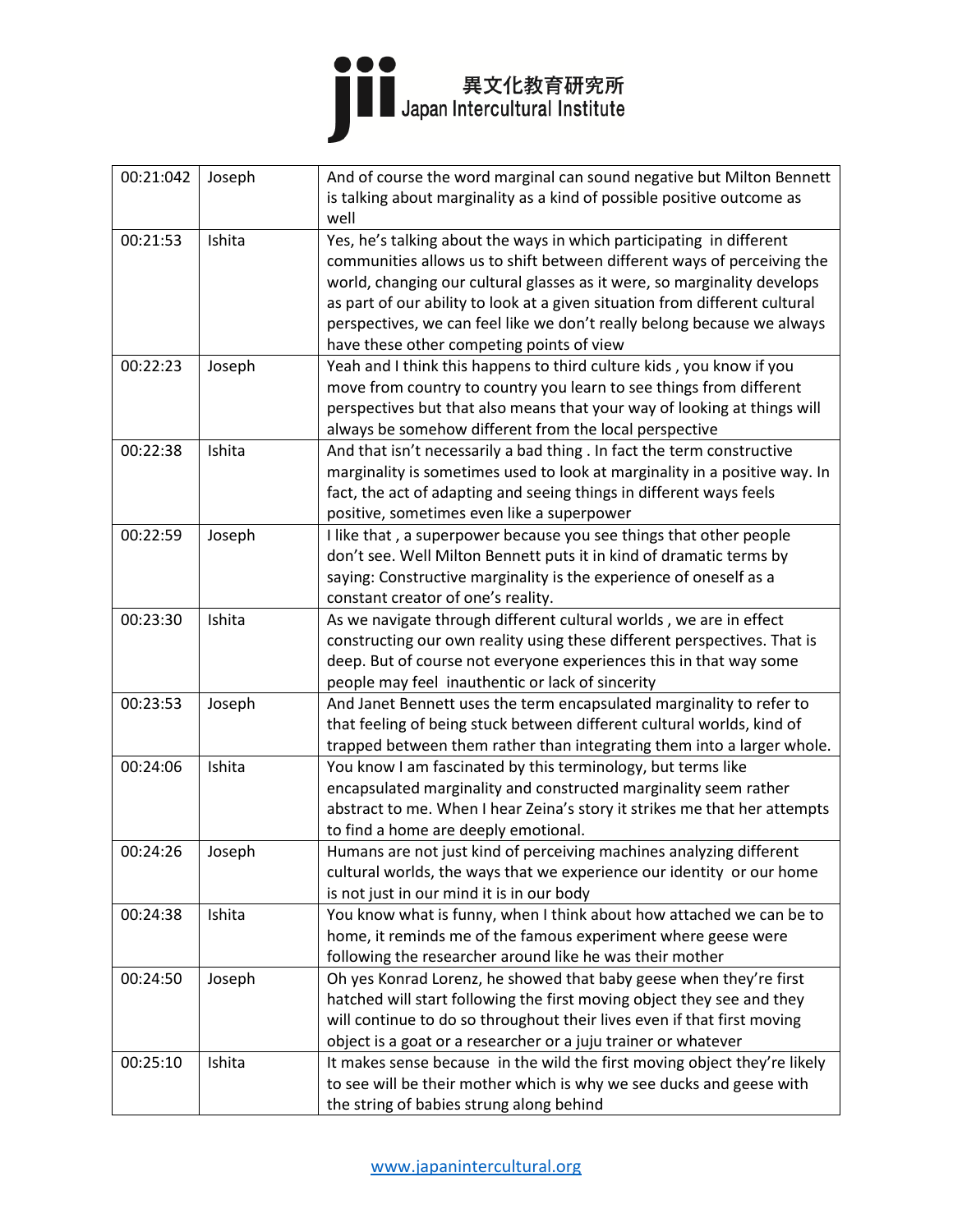

| 00:25:23 | Joseph | I mean it is a bit of a strange comparison but I do see a point because<br>just as geese are imprinted by their experiences early in life humans are |
|----------|--------|------------------------------------------------------------------------------------------------------------------------------------------------------|
|          |        | deeply affected by early experiences too nothing ever tastes as good as                                                                              |
|          |        | your favorite dish as child. And it feels so natural to speak our native                                                                             |
|          |        | language and the music that we listen to as a child makes our body                                                                                   |
|          |        | move for the rest of our life                                                                                                                        |
| 00:25:56 | Ishita | That is true but I feel like we're getting pretty far away from our original                                                                         |
|          |        | topic, the feeling of home and how we can make a home, and feel at                                                                                   |
|          |        | home                                                                                                                                                 |
| 00:26:06 | Joseph | What I've taken away from Zeina's story is that home is about caring                                                                                 |
| 00:26:12 | Ishita | That is my take away too, we create the feeling of home by investing                                                                                 |
|          |        | ourselves, by caring about people like Zeina with her family, and about                                                                              |
|          |        | the places that we live                                                                                                                              |
| 00:26:24 | Joseph | And so having different homes can make us feel detached like we don't                                                                                |
|          |        | belong, but by caring about the people and the places in our lives we                                                                                |
|          |        | can develop this sense of home. And I think we can make a conscious                                                                                  |
|          |        | choice to care                                                                                                                                       |
| 00:26:39 | Ishita | How about you Joseph, what about your sense of home? You've lived in                                                                                 |
|          |        | Japan for so many years                                                                                                                              |
| 00:26:46 | Joseph | You know I've talked about this on another episode but I do feel at                                                                                  |
|          |        | home in Japan but it is not because I am accepted as a Japanese person                                                                               |
|          |        | would be, I am always a foreigner here, but I am comfortable in my role                                                                              |
|          |        | as a highly adapted outsider navigating as this inside outsider, and I do                                                                            |
|          |        | care, I care about my neighborhood, my friends, my students, you                                                                                     |
|          |        | know the couple down the street that runs the breadstore                                                                                             |
| 00:27:15 | Ishita | Well on that delicious note I think we do need to end here                                                                                           |
|          |        |                                                                                                                                                      |
| 00:27:20 | Joseph | Well I am afraid you're right but before we do that we should mention                                                                                |
|          |        | some of the references from today's episode, we talked about the                                                                                     |
|          |        | article "International Schools and Third Culture Kids - Identity,                                                                                    |
|          |        | Development - A Quantitative multi case study " and that is by Jacob                                                                                 |
|          |        | Daniel Huff, and we mentioned a blog post by Nina Sichel, "The Trouble                                                                               |
|          |        | with Third Culture Kids" and we found that on the children's mental                                                                                  |
|          |        | health network website, we talked about encapsulated marginality, you                                                                                |
|          |        | can find that in Janet Bennett's chapter "Cultural Marginality - Identity                                                                            |
|          |        | Issues in Intercultural Training" and that is in the book Education for the                                                                          |
|          |        | Intercultural Experience, and also in the same book is Milton Bennett's                                                                              |
|          |        | "Towards ethnorelativism A developmental model of Intercultural                                                                                      |
|          |        | Sensitivity " where he also talks about marginality.                                                                                                 |
| 00:28:20 | Joseph | The deep culture podcast is sponsored by the Japan intercultural                                                                                     |
|          |        | Institute and NPO dedicated to intercultural education and research. I'm                                                                             |
|          |        | the director of JII, and members of JII can join our Learning Circle, where                                                                          |
|          |        | intercultural educators share best practices and you can see both Ishita                                                                             |
|          |        | and I there, to find out more just do a web search for the Japan                                                                                     |
|          |        | Intercultural Institute, and if you liked today's episode we'd really like                                                                           |